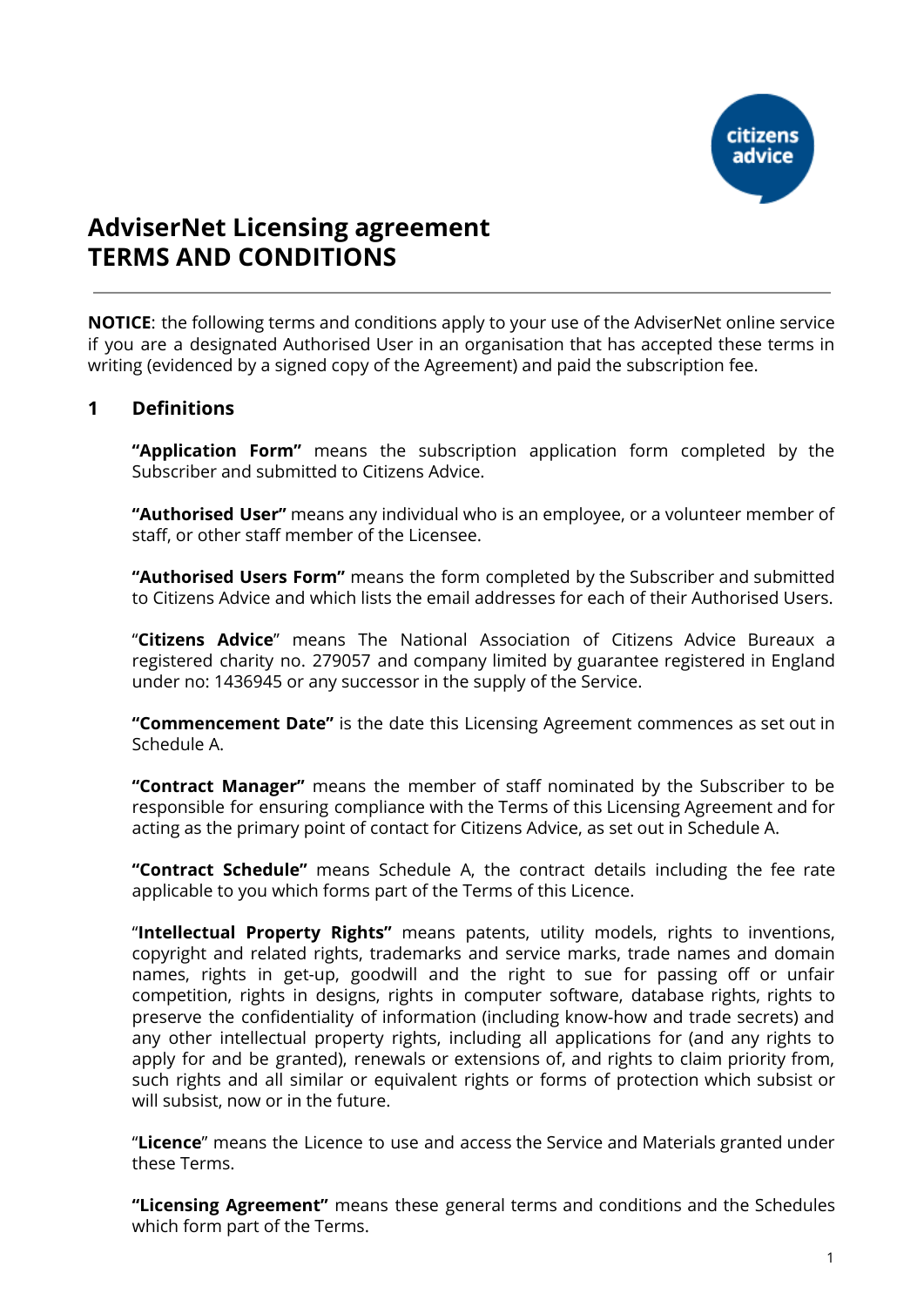**"Licensee"** means the individual or organisation purchasing an online subscription (hereinafter referred to as the Subscriber).

"**Materials**" means the database and content made available electronically through the Service or contained in any publication provided as part of the Service.

**"Renewal Date"** means the date 12 months from the Commencement Date, and thereafter each consecutive 12 months.

"**Service**" means the Service currently known as AdviserNet and made available by Citizens Advice to Subscribers online via a Website as extended or amended by any written agreement between Citizens Advice and the Subscriber.

**"Service Manager"** means the member of staff nominated by the Subscriber to be the general point of contact for Citizens Advice, as set out in Schedule A.

**"Subscriber"** means any person, entity, organisation, association, university, agency or partnership who has agreed to subscribe to the Service and has entered into a licencing agreement with Citizens Advice.

**"Subscription Fee"** means the licence fee payable by the Subscriber, for the Subscriber's requested number of licences for Authorised Users.

"**Terms**" means these terms and conditions as amended or extended from time to time by Citizens Advice.

"**Web-enabled Device**" means any device used by the Subscriber to use and access the Service and Materials, and includes (but without limitation) desktop computers, laptops, mobile telephones and tablets.

"**Website**" means any website from which the Service is made available.

**"Usage Schedule"** means Schedule B which details your intended use of the Service and forms part of the Terms of this Licence.

### **2 Citizens Advice purpose, values and quality control**

- 2.1 The following terms and conditions govern the use and access by Subscribers to the Citizens Advice online Service. The Licensing Agreement shall comprise these general terms and conditions, the Contract Schedule, and the Usage Schedule;
- 2.2 Citizens Advice provides the Service through its Network of local Citizens Advice and their professionally trained advisers to improve the quality of advice in pursuance of its charitable purposes. As a further activity pursuing its charitable purposes, Citizens Advice makes the Service as used by its Network available for use by other individuals and organisations, subject to compliance with the public benefit purposes and values of Citizens Advice;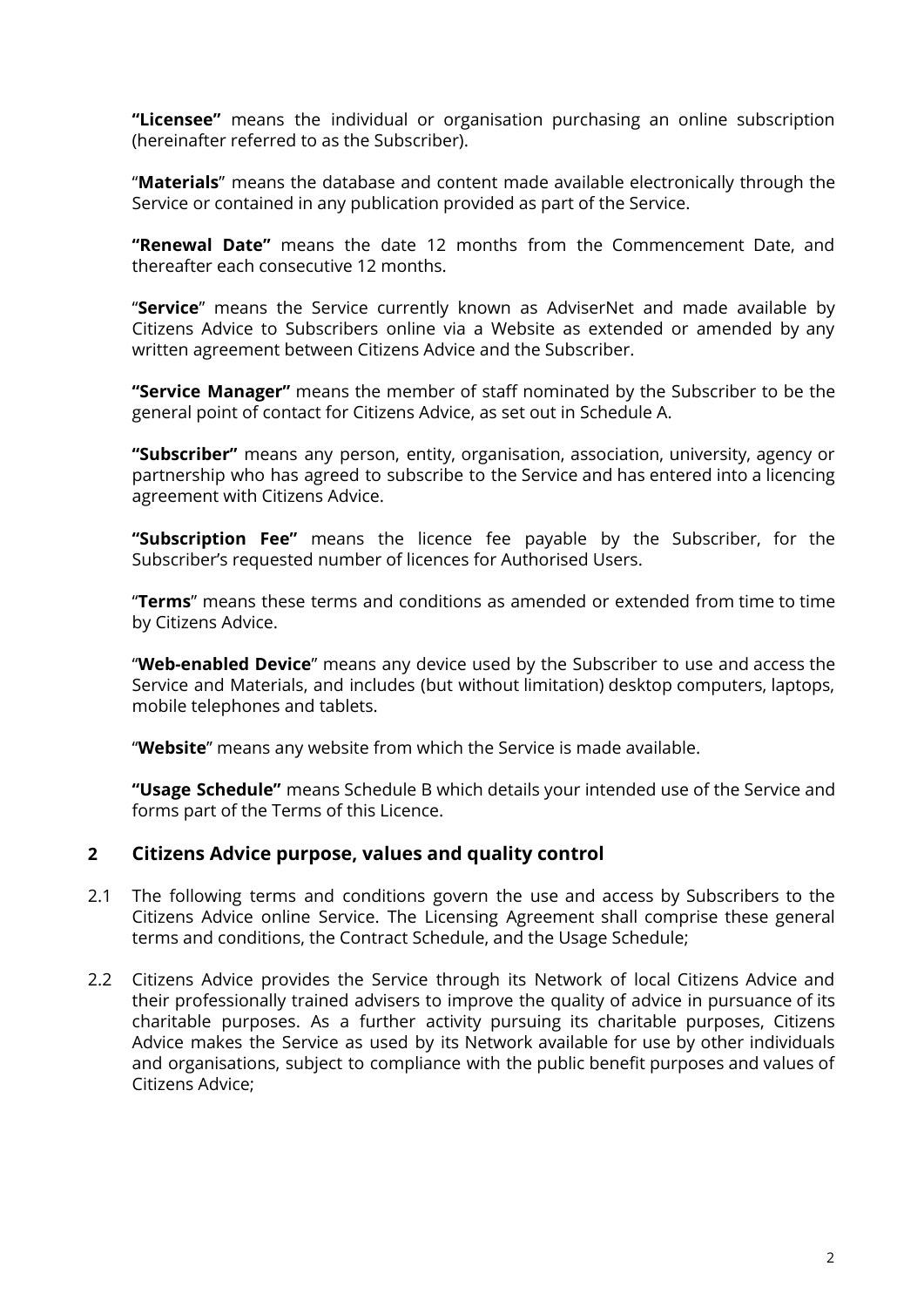- 2.3 As a fundamental condition of this Agreement, the Subscriber and all its designated Authorised Users, undertake to use the Materials strictly in a manner which:
	- is consistent with the charitable objects of Citizens Advice which are, for the public benefit, to: advance education; protect and preserve health; and relieve poverty, sickness and distress;
	- promotes, the public benefit values of Citizens Advice, especially including: equality and diversity; the prevention of prejudice and discrimination; and equal access to and good relations between all sections of the community;
	- does not damage the integrity of the Citizens Advice Network;
	- ensures: independent; confidential; impartial; and free advice to Subscriber clients which for the avoidance of doubt includes ensuring that members of the general public are not charged any fees for being provided with advice services;
	- complies with any policies and ways of working of Citizens Advice that are available on the Citizens Advice public website and are reasonably connected, or supplementary to, the use of Materials in accordance with the requirements of this Agreement, and notified to all Subscribers for the time being, by Citizens Advice. This includes but is not limited to the Citizens Advice Equality Strategy, Modern Slavery Statement, and Privacy Policy.
- 2.4 As a fundamental condition of this Agreement, the Authorised User, undertakes to acknowledge in or with all advice provided to its clients, that is based on utilising the Materials, the following attribution statement;

"*The information we have provided is based on materials originally published by Citizens Advice and made available to us. .*

2.5 Except as specifically provided in Clauses 2.1, 2.2, 2.3, 2.4 and the Usage Schedule you and your Authorised Users may not exploit the goodwill of Citizens Advice, which for the avoidance of doubt includes claims that Citizens Advice endorses your services or is in partnership with you to deliver your services, without the express prior written consent of Citizens Advice.

## **3 Grant of rights**

- 3.1 Citizens Advice grants the Subscriber a non-exclusive, non-transferable limited Licence for its Authorised Users only, to access and use the Service and Materials for the purpose(s) set out in the Usage Schedule;
- 3.2 The Licence will only come into effect on receipt from the Subscriber by Citizens Advice of the following
	- a) a signed copy of the Licensing Agreement;
	- b) the completed Application form;
	- c) the completed Authorised Users Form; and
	- d) the Subscription Fee, in accordance with the terms set out in the Contract Schedule.
	- 3.2.1 For the avoidance of doubt, Citizens Advice and the Subscriber agree that we or you may sign this Licence by electronic signature and that this method of signature is as conclusive of each of our intentions to be bound by this Licence as if signed by each party's manuscript signature.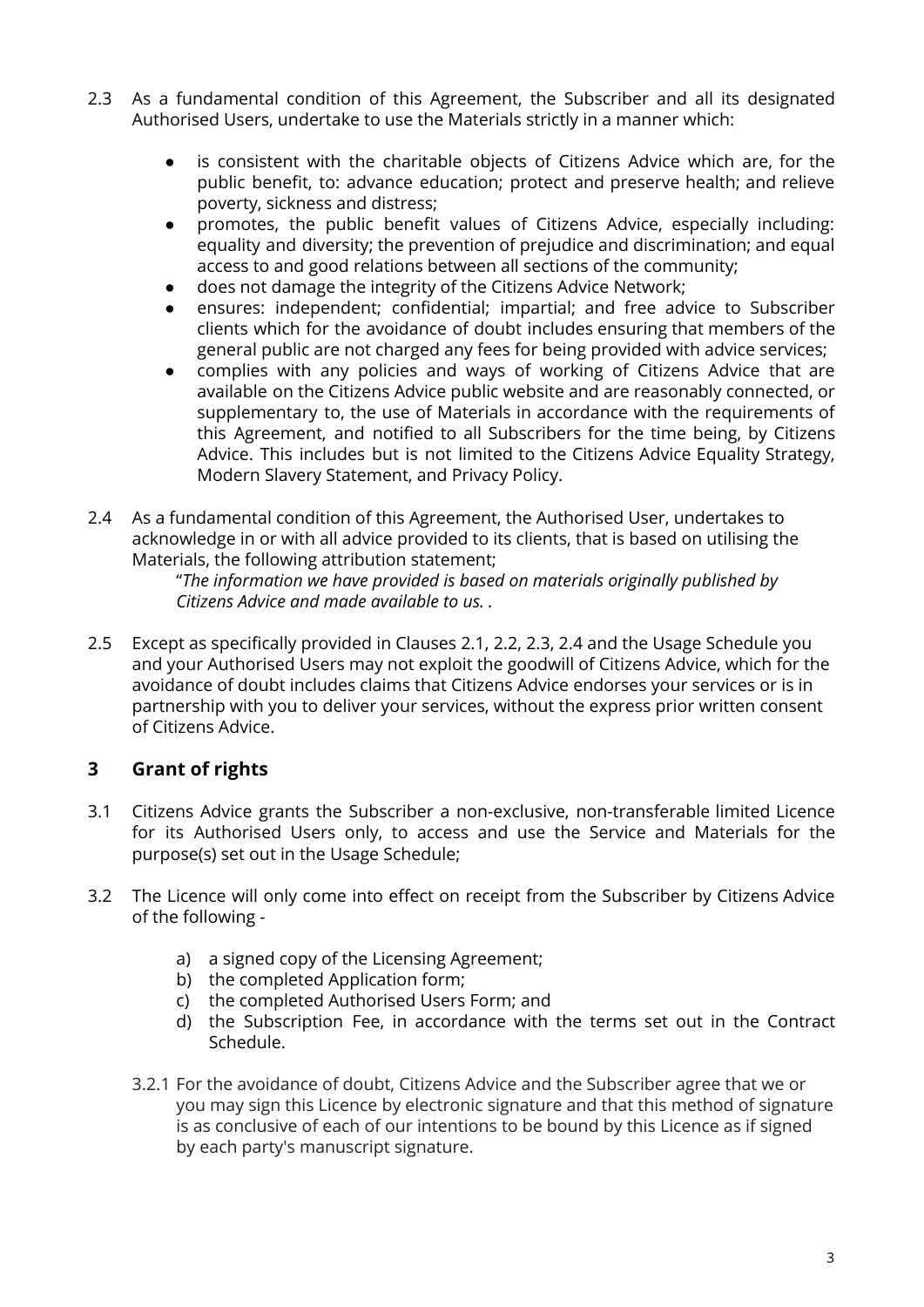- 3.3 The Subscriber's use of the Service is limited to the number of Authorised Users as set out in Schedule A, and whose email addresses have been provided on the Authorised Users Form, and the Subscriber will not exceed such maximum;
- 3.4 The Subscriber is only licensed to view the sections of the Service and the Materials that are specified in the Permitted Use Schedule;

### **4 Monitoring and Audit**

- 4.1 The Subscriber shall closely monitor the use of the Service and the Materials throughout the term of this Licence to ensure the aims and objectives of Citizens Advice as set out in this Licence are being met and adhered to;
- 4.2 Citizens Advice shall be entitled to access at all reasonable times, the premises and equipment of the Subscriber and have access to any records kept in connection with this licence in order to check that the number of permitted users is not being and has not been exceeded and that the terms of this Licence are being complied with;
- 4.3 The Subscriber shall on reasonable request provide Citizens Advice with a report, further information or explanation on its use of the Service and Materials in such a format as Citizens Advice may reasonably require in order to establish the proper use of the Services and Materials under this Licence.

#### 5 **Intellectual Property Rights**

5.1 All Intellectual Property Rights in the Service and Materials in any medium belongs to Citizens Advice and its licensors or to its third party suppliers of Materials. Neither the Subscriber or its Authorised Users acquire any proprietary interest or rights in the Service, Materials, or copies thereof, except the limited rights granted in this Licence.

### **6 Use of the Service**

6.1 The Subscriber is permitted to display Materials and to print and download extracts from the Materials only for the purposes specified in the Usage Schedule. The Subscriber will not otherwise copy, display, make available or store or provide to any third party any of the Materials, whether on a website, the internet or an intranet or in any other matter whatever or create any derivative work from the Materials. For the avoidance of doubt, downloading and storing any part of the Service or the Materials in an archival database by the Subscriber is prohibited.

### **7 Restrictions**

- 7.1 Under no circumstances may you or your Authorised Users
	- a) offer any part of the Service or the Materials for commercial resale or commercial redistribution in any medium; or
	- b) engage in activities to promote or market AdviserNet;
- 7.2 Excepting as specified in the Usage Schedule or elsewhere in this Agreement, the Subscriber will not use the names, trademarks or logos of Citizens Advice or AdviserNet for any purpose without the written permission of Citizens Advice. For the avoidance of doubt this includes (but is not limited to)
	- a) citing Citizens Advice or AdviserNet in bids and tenders for funding or grants;
	- b) referencing Citizens Advice or AdviserNet in presentations, documents, or videos to any person or organisation or corporation;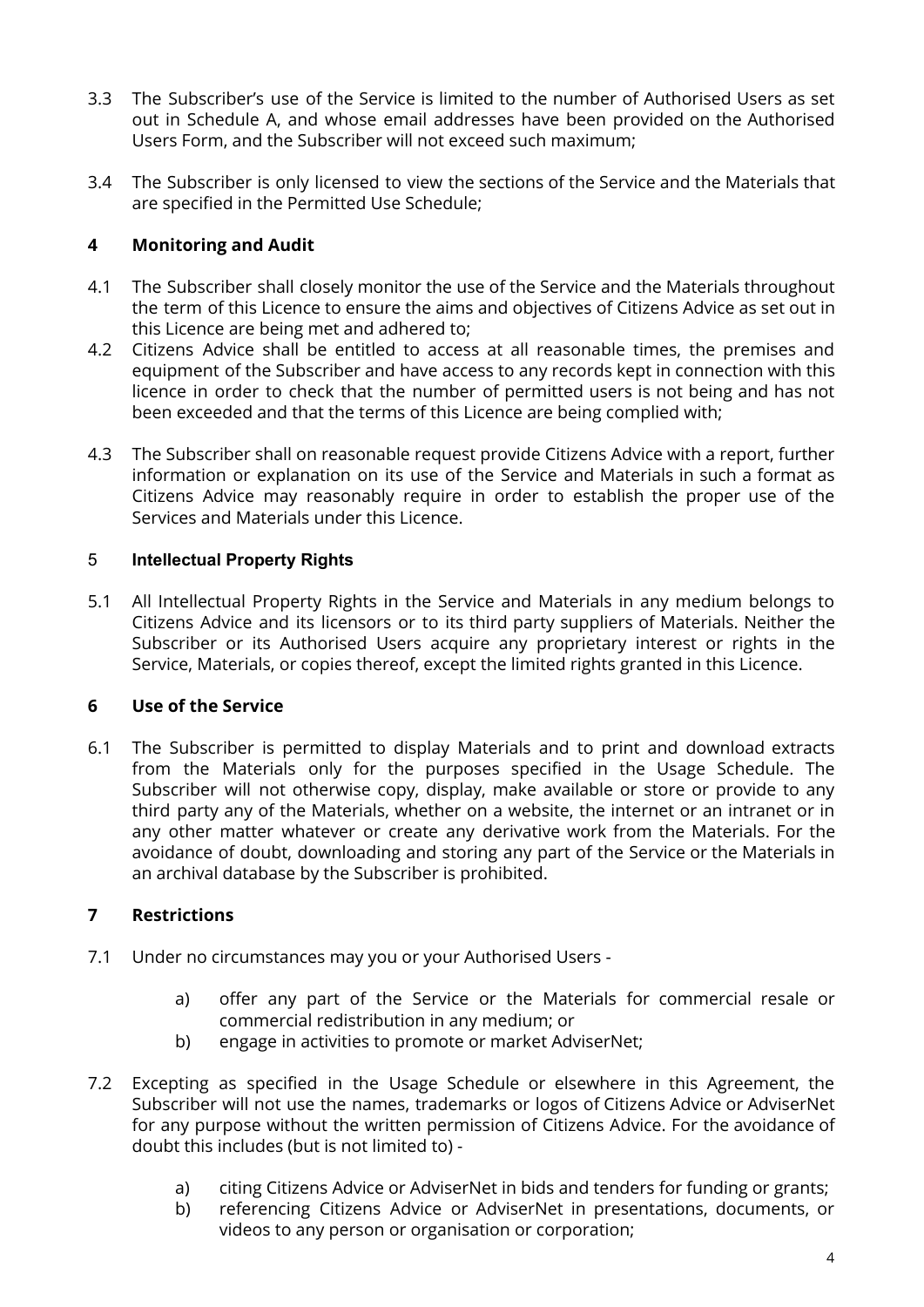- 7.3 The Subscriber will not alter, modify, delete or deface any Materials or Citizens Advice's copyright and trademark notices attaching to the Materials or Services;
- 7.4 Use of the Service and the Materials via mechanical, programmatic, robotic, scripted or any other automated means is strictly prohibited;
- 7.5 The Subscriber will not and will not attempt to decompile, disassemble, reverse engineer or use (other than as part of the Service as permitted under these Terms) any software or computer program involved in the provision of the Service;
- 7.6 The Subscriber may not assign any of its rights under the Terms or otherwise in relation to the Service or Materials or grant any sub-licence in respect of them to any person or organisation or corporation.

## **8 Obligations of the Subscriber**

- 8.1 The Subscriber will nominate a Contract Manager and a Service Manager as set out in the Contract Schedule, and the Subscriber will notify Citizens Advice within two working days of any changes to these details;
- 8.2 The Subscriber will ensure that complete and accurate information has been provided via the Application Form and Authorised Users Form and will notify Citizens Advice within two working days of any changes to the details provided via the Application Form and Authorised Users Form, including and especially the details supplied with regards to Authorised Users, a Contract Manager and a Service Manager;
- 8.3 The Subscriber will
	- 8.3.1 maintain an up-to-date list of the e-mail addresses of the Authorised Users;
	- 8.3.2 undertake all necessary authentication and verification processes to ensure that only its nominated Authorised Users can access the Service on its behalf;
	- 8.3.3 not knowingly permit anyone other than Authorised Users to access and use the Service and the Materials;
	- 8.3.4 obtain written permission from Citizens Advice to use the names, logos and trademarks of Citizens Advice.
- 8.4 The Authorised Users of the Subscriber are not to share their access login and/or password details with any other person which for the avoidance of doubt includes any other Authorised User or any client of the Subscriber's service;
- 8.5 If the Subscriber suspects that access login details have been lost, stolen, misused or in any way compromised, the Subscriber will
	- a) notify Citizens Advice within two working days in writing;
	- b) co-operate with Citizens Advice in identifying and attempting to stop those who are not authorised to access the Service and the Materials.

If the non Authorised Users cannot be identified, Citizens Advice has the right to withhold, suspend, or terminate access for the Subscriber to all or any portion of the Service or the Materials, without liability.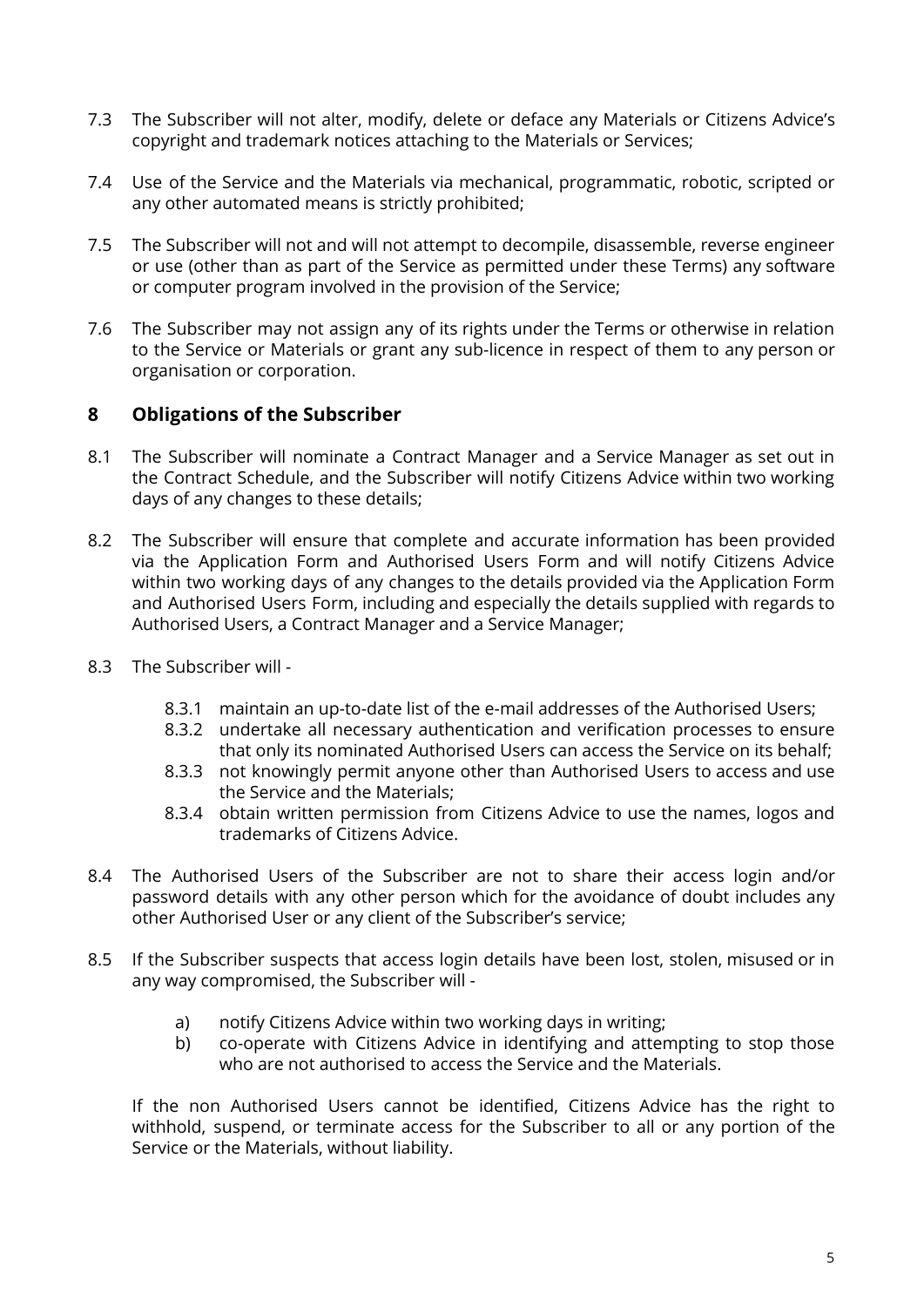## **9 Continuance of Service**

- 9.1 Citizens Advice expects (but shall not be under any obligation) to revise and update the Materials;
- 9.2 Citizens Advice undertakes that it has the right to make the Service and Materials available on these Terms.

### **10 Subscription Fee**

- 10.1 The Subscription Fee is for 12 months access to the Service;
- 10.2 The payment for the first 12 months of a subscription must be paid in advance before access to the Service and the Materials will be granted by Citizens Advice;
- 10.3 The Subscriber may renew the Licensing Agreement for further periods of 12 months (or such other period as Citizens Advice may agree) on the terms for use of or access to the Service then in force and subject to payment of the then current annual subscription provided that Citizens Advice may, in its absolute discretion, refuse to renew any Licence;
- 10.4 The Subscription Fee shall be payable annually in advance within 30 days of the issue date shown on the relevant invoice delivered to the Subscriber;
- 10.5 The subscription will automatically continue after the first 12 months until cancelled in writing by the Subscriber, within 30 days from date of annual invoice renewal;
- 10.6 If Citizens Advice invoices for and is paid the then current rate for subscription, the Licence will be deemed to have been renewed for the additional relevant period.

## **11 Subscriber Support**

- 11.1 Citizens Advice will use reasonable endeavours to provide technical support for the Service by telephone between 10.00 am and 4.00 pm Monday to Friday, (excluding Bank Holidays) to assist users with problems relating to the use of the Service on their web-enabled devices, to the extent the Service is used under conditions and on operating systems for which it is designed. That notwithstanding Citizens Advice will not be responsible for any costs, losses or damages whatsoever as a result of defects in or failure to provide or interruption of such support services;
- 11.2 The contact points for these enquiries are shown in the User Guide and help pages available to Subscribers on the Website, but telephone or other support from these contact points may not be available for the same hours as intended for the technical support helpline and may not be available at all;
- 11.3 The Service may not be compatible with all types of computers, web-enabled devices, networks or operating systems. The Service is is designed to conform to [World](http://www.w3.org/WAI/intro/wcag.php) Wide Web Consortium [accessibility](http://www.w3.org/WAI/intro/wcag.php) standards and Citizens Advice will endeavor to ensure that the service is compatible with computers which use the last two versions of the most popular web browsers, running on Microsoft Windows or other standard operating systems, but cannot guarantee this.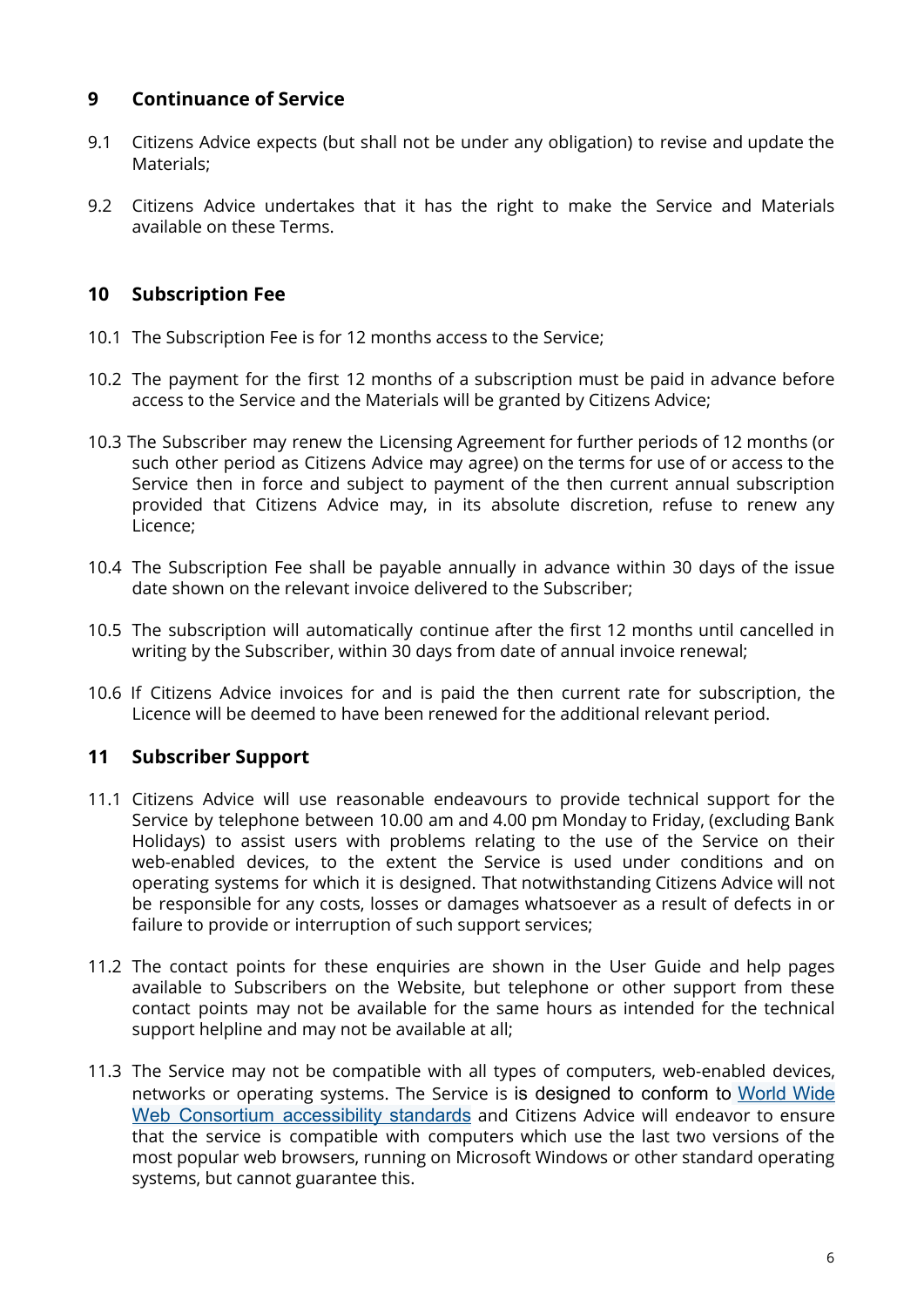### **12 Limited Warranty**

12.1 Citizens Advice represents and warrants that it has the right and authority to make the Service and Materials available to you and your Authorised Users as authorised expressly by this Licence Agreement;

## **13 Limitation of Liability**

13.1 Except for liability for death and personal injury arising from negligence or liability arising from fraud:-

> Citizens Advice's aggregate liability (including liability for negligence) for any breaches whatsoever of the Terms or of any contract or tort or in respect of any misrepresentation (or so far as permitted by law) in respect of any statutory duty for all claims of the Subscriber in relation to the Service and Materials arising in any period for which a subscription for the Service has been paid shall be limited to the amount so paid for that period.

- 13.2 Citizens Advice shall have no liability for any indirect or consequential loss or damage (including loss of goodwill contracts or savings whether characterised as direct or indirect losses) arising from any misrepresentation or breach of contract or duty whatsoever (including negligence) relating to the Service or Materials.
- 13.3 Citizens Advice will use reasonable efforts to ensure that viruses or other harmful devices are not transmitted to Subscribers' systems via the Service, but provided Citizens Advice shall have used a reasonable virus checker which is widely commercially available updated at reasonable intervals it will not be liable for any loss or damage whatsoever arising from the introduction of any virus or other harmful device;
- 13.4 Citizens Advice shall have no liability for any loss, injury, claim, liability or damage of any kind resulting in any way from
	- a) any errors in or omissions from the Service or any Materials available;
	- b) the unavailability or interruption of the Service or any features thereof or any Materials;
	- c) an Authorised User's use of the Service or Materials,
	- d) the loss or corruption of any data or equipment in connection with the Service;
	- e) the content, accuracy, or completeness of Materials;
	- f) any content retrieved from the Internet even if retrieved or linked to from within the Service.
- 13.5 Citizens Advice shall have no liability to the Subscriber for any loss, destruction or corruption of data due to its use of the Service arising from any cause whatsoever.

### **14 Termination**

- 14.1 Citizens Advice may suspend or terminate the Licence if the Subscriber
	- 14.1.1 fails to comply with any of its obligations in relation to the Service or the Materials whether under the Terms or otherwise; or
	- 14.1.2 fails to make a payment due under this agreement on the due date for payment; or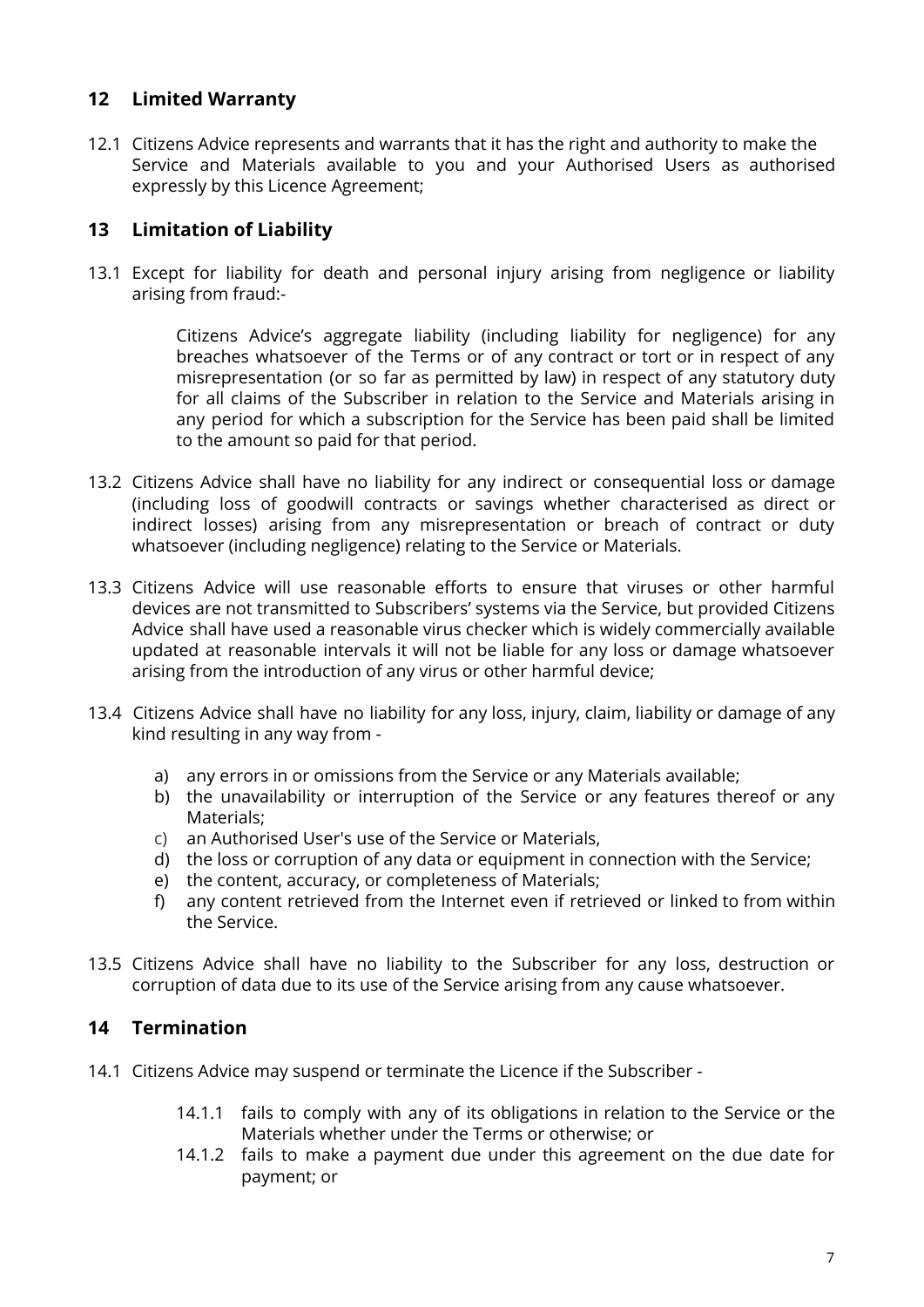- 14.1.3 has behaved in a manner, which in the opinion of the Chief Executive of Citizens Advice, could bring Citizens Advice or the local Citizens Advice service into disrepute; or
- 14.1.4 if a Subscriber is or becomes insolvent, commences to be wound up or has a receiver or administrative receiver appointed in respect of all or any of its assets or is subject to an Administration Order.
- 14.2 Excepting under clauses 14.3 and 14.4 no refund of subscription attributable to any period after termination will be made.
- 14.3 First time Subscriber refunds you are entitled to a full refund of your first annual subscription payment provided that;
	- a) Citizens Advice receives written notice of your cancellation request within 30 days of receipt of full payment; and
	- b) Citizens Advice is in receipt of cleared funds for the subscription.
- 14.4 Renewal Subscriber refunds you are entitled to a full refund of the renewal sum paid provided that;
	- a) Full annual payment is received by the Renewal Date; and
	- b) Citizens Advice receives written notice of your cancellation request within 30 days of the Renewal Date; and
	- c) Citizens Advice is in receipt of cleared funds for the renewal subscription.
- 14.5 On Termination all rights granted to the Subscriber under this Licence shall cease with immediate effect.
- 14.6 Citizens Advice shall be under no obligation to provide the Service or the Materials to any person, organisation, corporation, association or other entity nor shall it be obliged to give reasons for any decision to refuse to provide the Service or the Materials.

#### **15 Severance**

15.1 If any provision of this Agreement shall be illegal, void or unenforceable for any reason, this shall not affect the remaining provisions of this Agreement which shall remain in force;

#### **16 Notices**

- 16.1 Any notices to be served under the Terms or otherwise in relation to the Service or Materials by Citizens Advice on the Subscriber shall be in writing or displayed electronically on the Service. Such notices shall be deemed to have been properly given two business days after the date of posting, if posted; on delivery if physically delivered to the Subscriber at its registered office or at its business premises and on the date first made available if displayed electronically on the Service;
- 16.2 Any notices to be served upon Citizens Advice by the Subscriber should be addressed to the Financial Subscriber Services Manager and physically delivered to the address for Citizens Advice as stated in the Contract Schedule or such other address as Citizens Advice shall have notified to the Subscriber in accordance with this paragraph;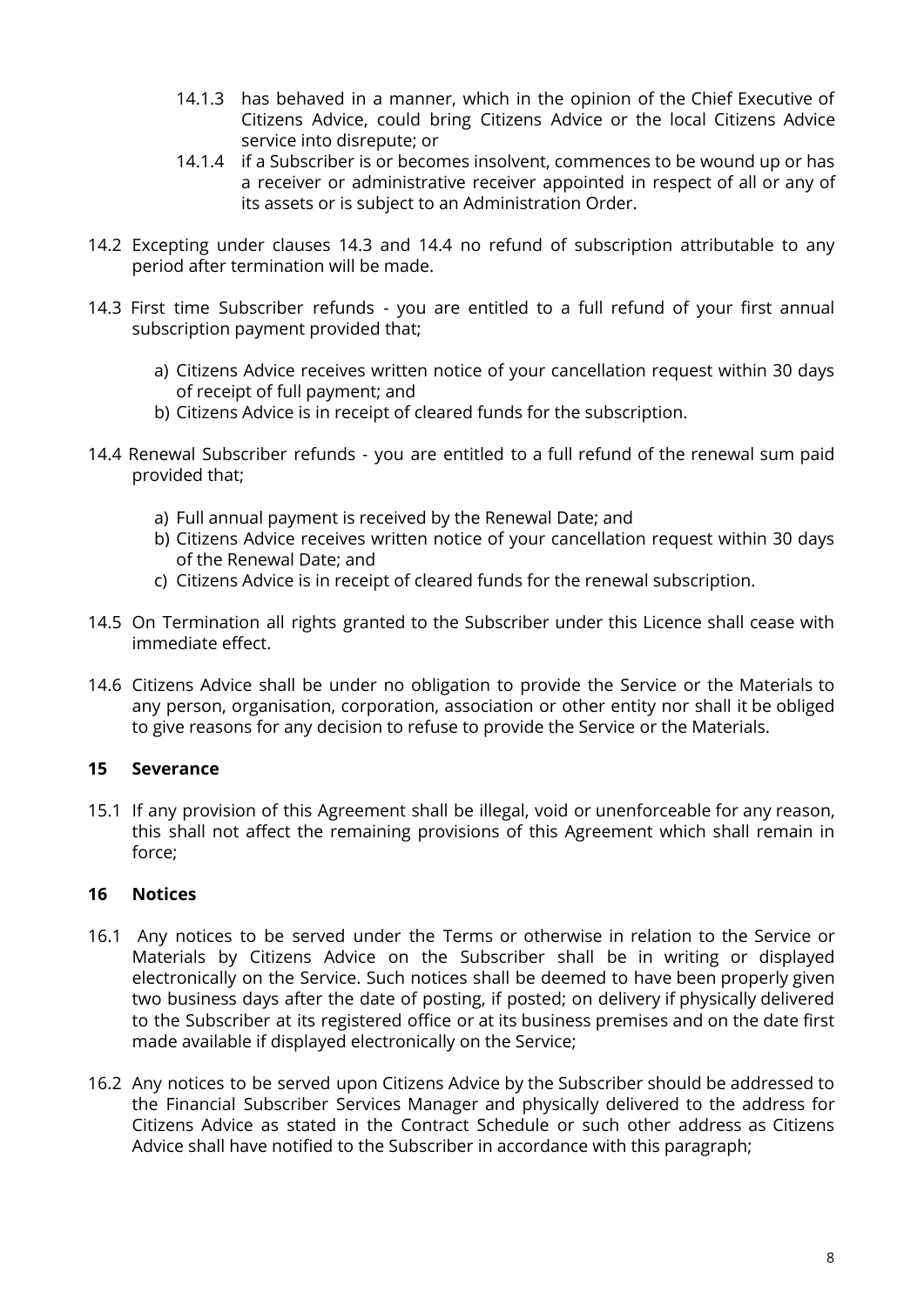#### **17 Variation**

17.1 These Terms may be varied by Citizens Advice from time to time provided that reasonable notice shall be given to the Subscriber;

#### **18 Third Party Rights**

18.1 Any third party owning intellectual property rights in any of the Materials will have the right to enforce these Terms in respect of those rights directly on its own behalf but subject thereto no third party shall acquire any rights under this Agreement and the provisions of the Contracts (Rights of Third Parties) Act 1999 are excluded;

#### **19 Governing Law and Jurisdiction**

19.1 This agreement shall be governed by and shall be construed in accordance with English law and the parties irrevocably agree that the courts of England and Wales shall have exclusive jurisdiction to settle any dispute or claim that arises out of or in connection with this agreement or its subject matter or formation.

## **Signed for and on behalf of [name of organisation]**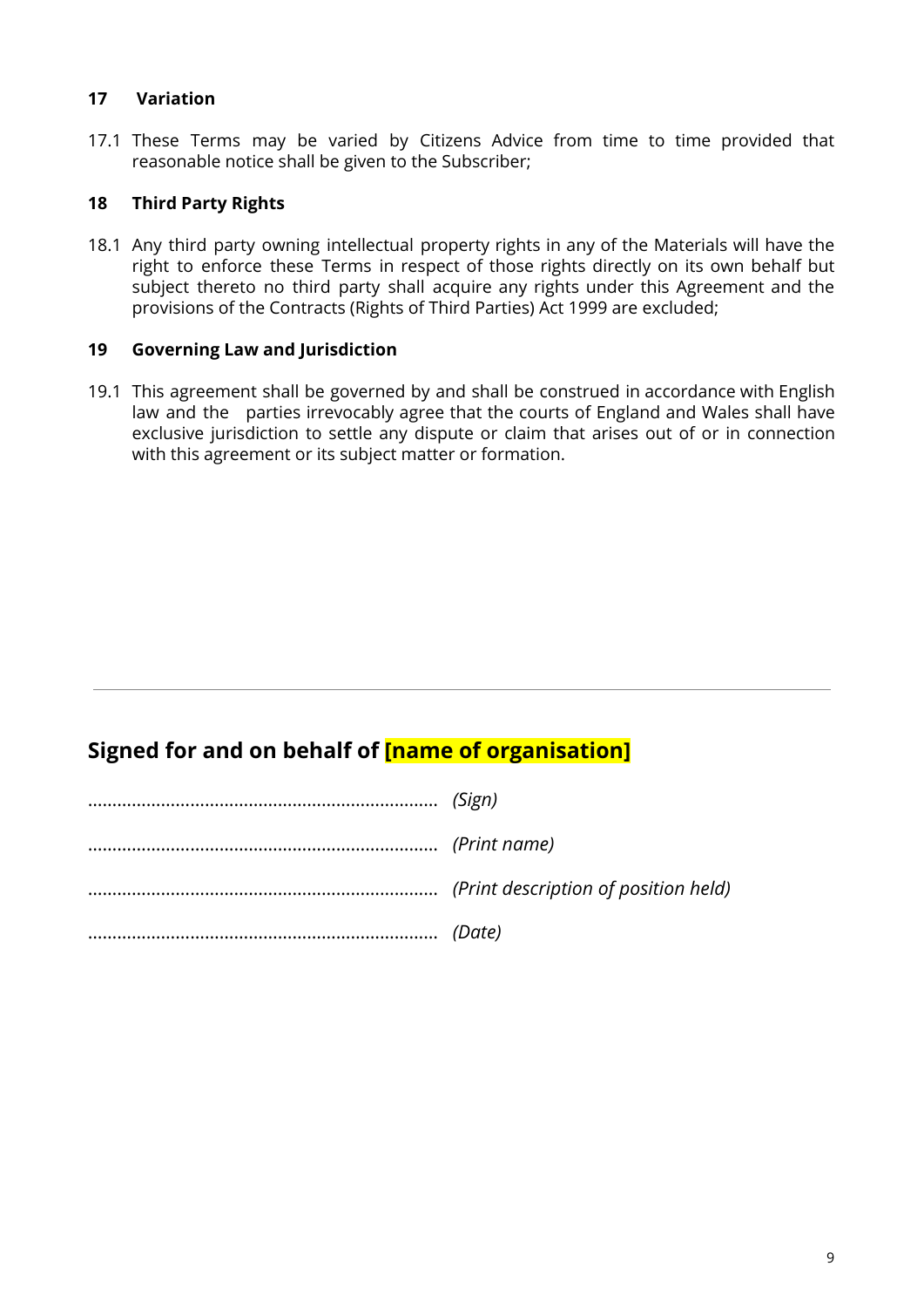# **SCHEDULE A: CONTRACT DETAILS**

| Citizens Advice:                                                                                    | The National Association of Citizens Advice Bureaux<br>(Company No. 1436945) (Charity No. 279057)                                                                                                                                                    |  |
|-----------------------------------------------------------------------------------------------------|------------------------------------------------------------------------------------------------------------------------------------------------------------------------------------------------------------------------------------------------------|--|
| Citizens Advice's address:                                                                          | 3rd Floor North, 200 Aldersgate, London EC1A 4HD                                                                                                                                                                                                     |  |
| Subscriber:                                                                                         | [NAME]<br>(Company No. [NUMBER] - if applicable)<br>(Charity No. [NUMBER] - if applicable)                                                                                                                                                           |  |
| Subscriber's address:                                                                               | <b>[ADDRESS]</b>                                                                                                                                                                                                                                     |  |
| Subscriber's Contract Manager:<br>NOTE: Not applicable in the case<br>of an individual user licence | As provided on the Subscriber Application form of [ <mark>DATE</mark> ]<br>and any change to be notified to Citizens Advice within 2<br>working days.                                                                                                |  |
| Subscriber's Service Manager:<br>NOTE: Not applicable in the case<br>of an individual user licence  | As provided on the Subscriber Application form of [DATE]<br>and any change to be notified to Citizens Advice within 2<br>working days.                                                                                                               |  |
| Commencement Date:                                                                                  | [DATE]                                                                                                                                                                                                                                               |  |
| Renewal Date:                                                                                       | Means 12 months after the Commencement Date (eg for<br>a Commencement Date of 1 January 2019, the Renewal<br>Date will be 1 January 2020)                                                                                                            |  |
| Number of Authorised Users:                                                                         | XХ                                                                                                                                                                                                                                                   |  |
| Subscription Fee and payment<br>method:                                                             | [XXXXXX based on a Licence for XX Authorised Users, and<br>excluding VAT]<br>[Method as chosen by Subscriber on application form]                                                                                                                    |  |
| <b>Contract Documents:</b>                                                                          | 1)<br>This Contract is made up of the following documents:<br>Terms and Conditions of Licensing Agreement<br>a)<br>Contract Details (Schedule A);<br>b)<br>Permitted Use Details (Schedule B);<br>C)<br>Citizens Advice Policies (Schedule C).<br>d) |  |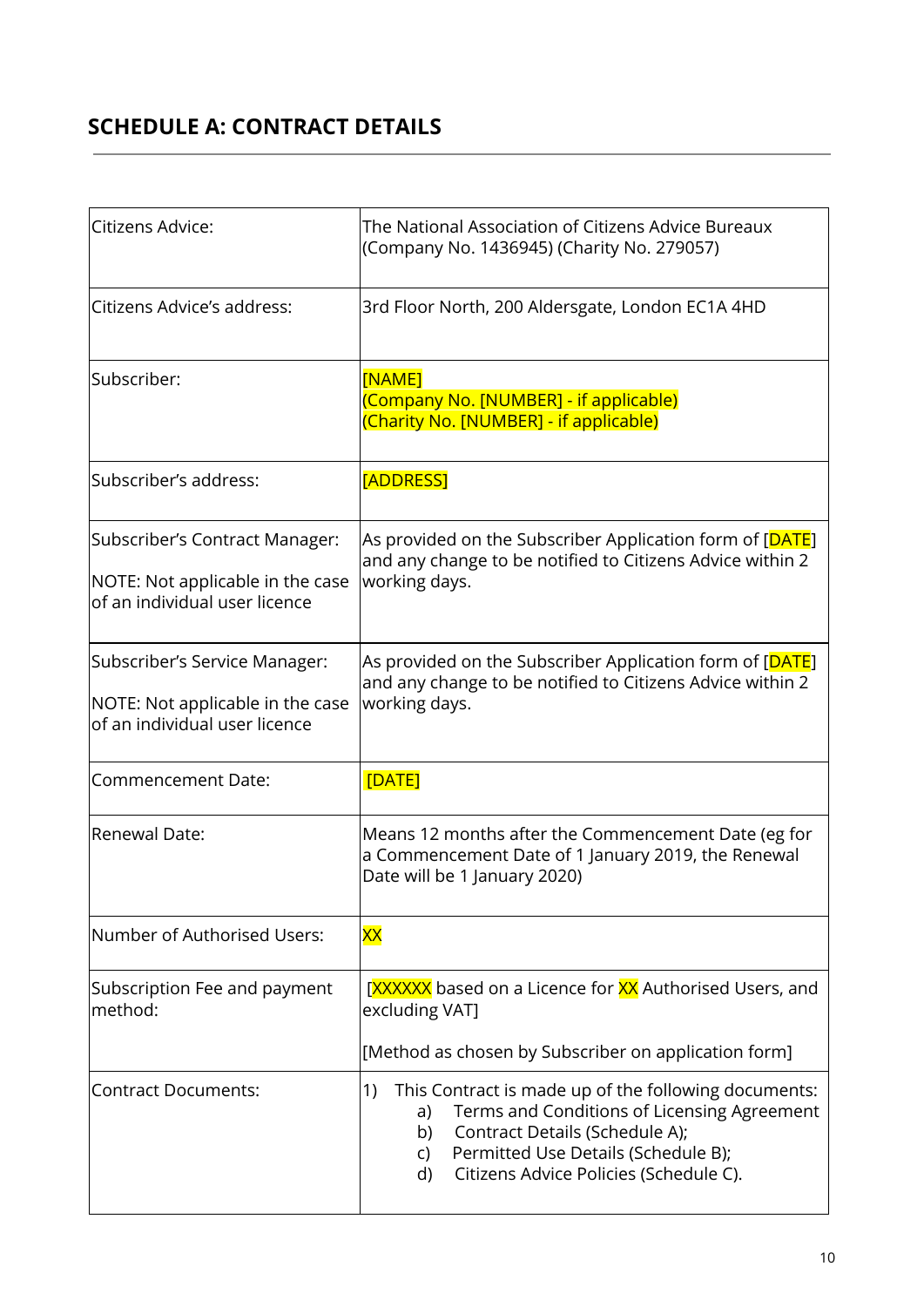## **SCHEDULE B: PERMITTED USE DETAILS**

### **1. Service and Materials**

The Subscriber has access to the following on Advisernet -

a) **Feg England or Wales or Scotland ONLY; England and Wales only** 

#### **2. Subscribers' service delivery**

- 2.1 The Subscriber will be using the Materials to undertake the following [as per Subscribers' application form]
	- a) general advice services;
	- b) pro bono services;
	- c) research.
- 2.2 The service(s) that the Subscriber will be providing using the Materials will be as follows -

[insert description provided by Subscriber on their application form]

- 2.3 The Subscriber will be providing their services via the following channels and/or methods of communication - [eg telephone, F2F, web chat, videolinking, outreach].
- 2.4 The Subscriber will provide their services in [town, city, county, country or countries eg Manchester, Norfolk, England, Wales, England & Wales] geographical area.

### **3. Authorised Users**

Under Clause 8.3.1 of this Licence the Subscriber is required to keep up to date records of the email addresses of Authorised Users . The Subscriber shall provide Citizens Advice with these records in the Authorised Users Form. The Subscriber shall notify Citizens Advice of any changes to the Authorised Users within 2 working days.

### **4. Display and copying of Materials**

- 4.1 The Subscriber is permitted to
	- a) print and/or download extracts from the Materials for the purpose of in-house training of the Subscriber's Authorised Users;
	- b) reference the Service and the Materials in presentations and documents used to train the Subscriber's Authorised Users;
	- c) print and/or download extracts from the Materials to give to clients of the Subscriber's services, and at the same time adhering to Clause 2.4 of the terms and conditions of this Agreement;
- 4.2 The Subscriber will ensure that, in giving printed copies of Materials to clients, that the copyright ownership is clearly visible.